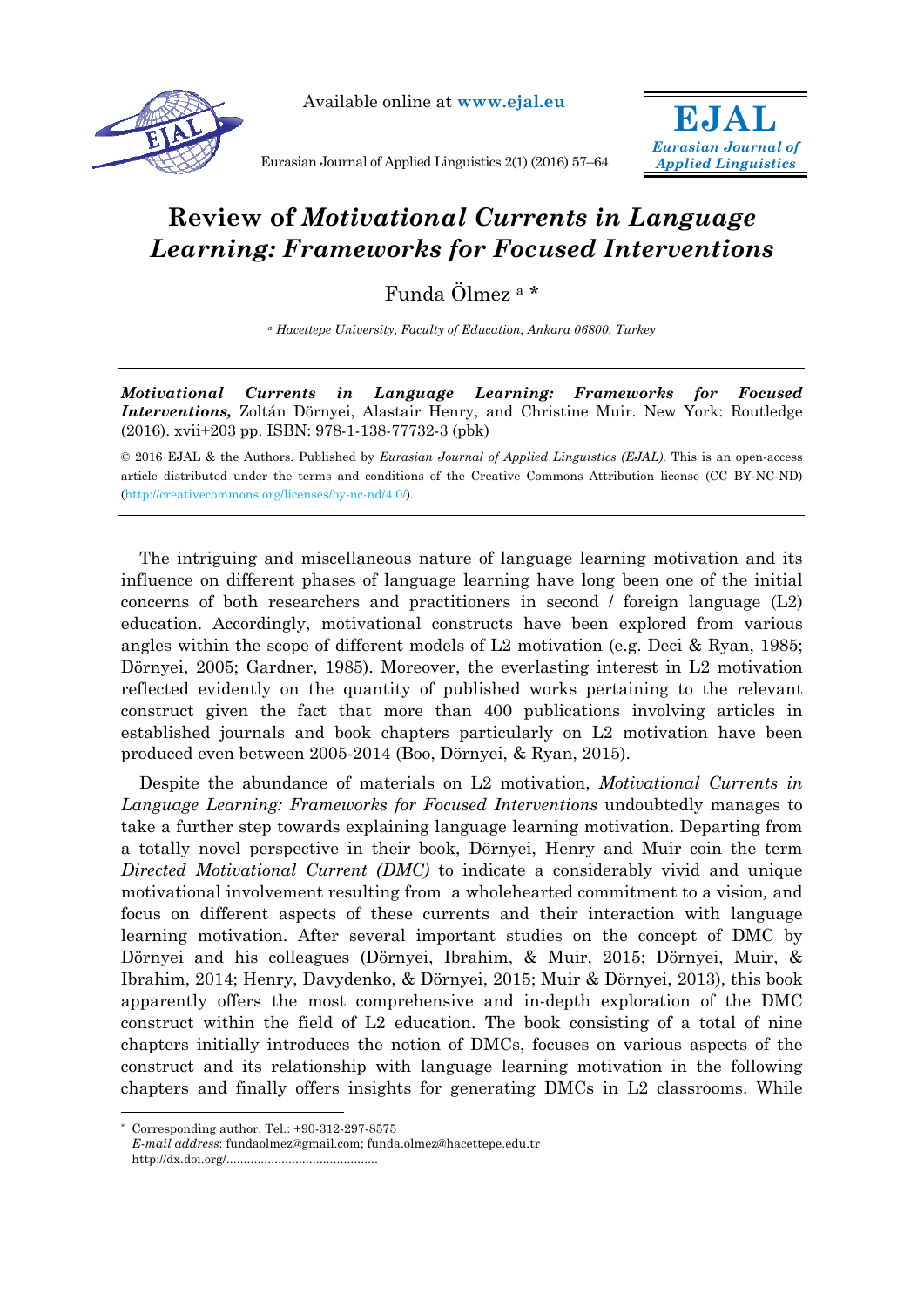shedding light on various features of the concept, the book enriches the exploration of the relevant construct with extracts from interviews with people with outstanding DMC experiences from different parts of the world.

The introductory chapter sets out to familiarize the reader with the concept of directed motivational currents. Dörnyei et al. make use of a metaphorical analogy about ocean currents, and define a DMC as "an intense motivational drive – or surge – which is capable of stimulating and supporting long-term behavior (such as the learning of an L2)" (p. 2). After introducing the concept, the chapter highlights the distinctive characteristics of a DMC and underlines how a DMC differs from a high level of overall ongoing motivation in that a DMC emerges as an optimal and infrequent motivational disposition obviously distinguished from normal levels of learner motivation with its remarkable intensity. Building on a comparison of DMCs and Csikszentmihalyi's (1975, 1988, 1990) 'flow experience', the authors delineate the similarities and differences between the two concepts. While the two constructs are alike preeminently in that they both are characterized by a state of complete absorption, the relevant concepts mainly differ from each other in terms of timescales, underlying reasons for engagement and their structure. Following this brief summary of the construct of a DMC and its comparison to flow, the authors share the DMC stories of three L2 learners from three different contexts: (1) a second language learning setting, (2) a foreign language learning setting, and (3) a world-language acquisition setting. Extracts from the interviews of these L2 learners reveal the salient aspects of strong DMCs. Drawing on the common characteristics of the DMC experiences of these learners, Dörnyei et al. conclude the chapter by emphasizing the major themes related to DMCs: (1) *specific and significant goals*, (2) *identifiable triggering factors and launch*, (3) *the structure of the process*, (4) *positive emotionality*, (5) *attenuation and aftermath*. The following chapters depict the aforementioned features of the construct of DMCs in more detail.

In Chapter 2, "DMCs Versus Long-Term Motivation", Dörnyei et al. initially clarify the way the concept of DMCs came out into the scope of second language acquisition (SLA) research in an attempt to account for the underlying factors essential for the emergence of sustained motivation within the process of L2 acquisition in the long term. Following the exploration of the evolution of motivation construct in L2 research within the developmental phases of *social psychological period*, *cognitivesituated period*, *process-oriented period* and *socio-dynamic period* in Dörnyei and Ushioda's (2011) terms, Dörnyei et al. argue that the notion of DMCs is in line with the socio-dynamic period. As asserted by Dörnyei et al. (2015), this is due to the capability of the relevant construct to coordinate a variety of complex factors and to get rid of different impediments by means of an intense commitment to an ultimate goal. The chapter then maintains that the DMC concept was structured as an *extension* of the notion of vision, and that beyond the existence of a certain vision, an ideal pair of a vision accompanied by an appropriate action plan energizing the whole process reflects the construct of a DMC. Attributing the lack of this construct in mainstream motivation theories to independent handling of motivation and emergent behavior as well as the neglect of temporal characteristics of motivation in these theories, the authors point out that DMCs are of critical value for sustained behaviors such as mastering of an L2. Drawing on the similarity between the essence of DMCs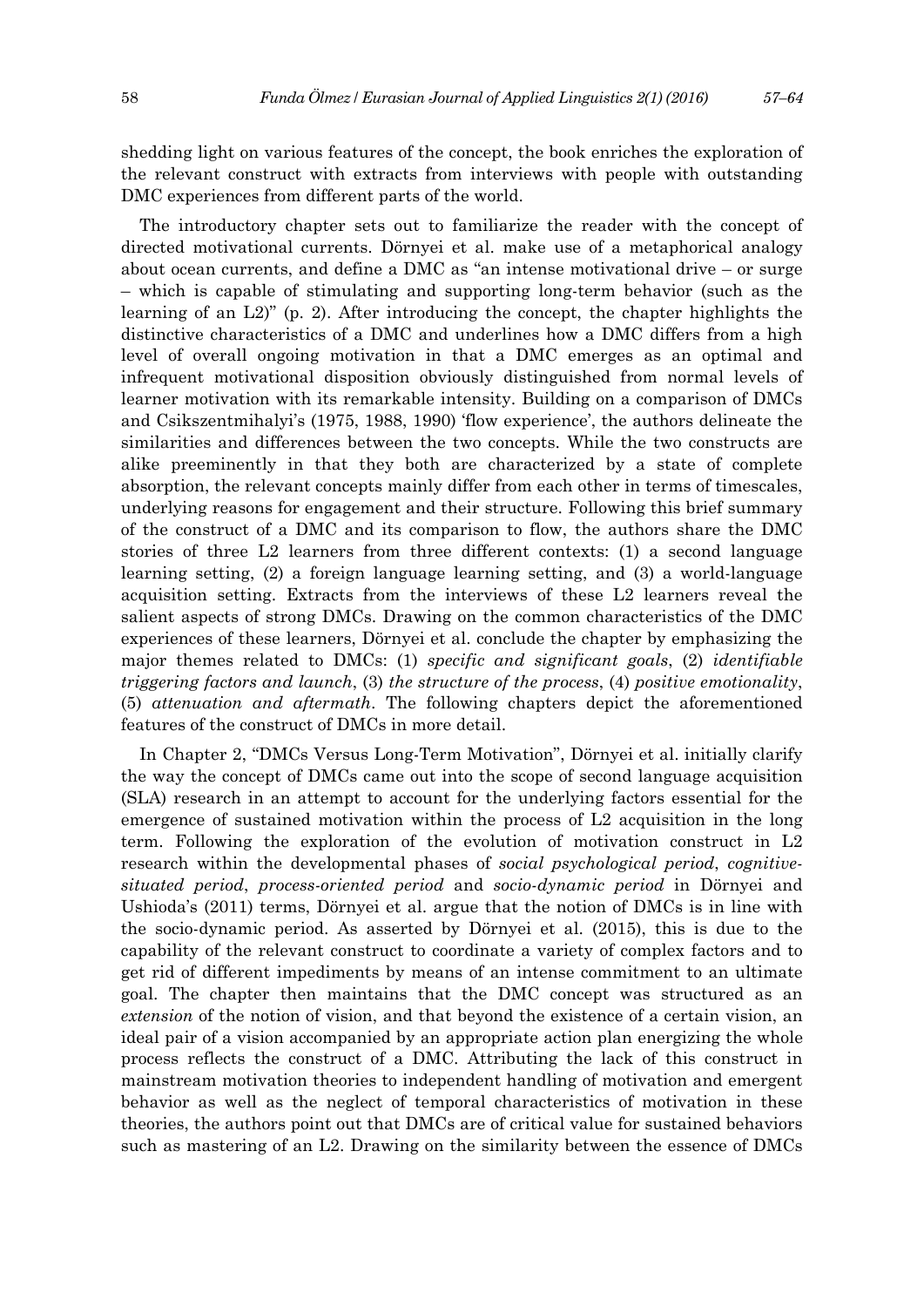and the basis of motivational disposition resulting in long-term behaviors, they utilize the analogy of the last piece of a puzzle for the notion of DMCs and maintain that DMCs reflect an "optimal form of engagement" (p. 33), and therefore that long-term motivation may partially involve some certain characteristics of this ideal form in a sense. The authors lastly conclude that the benefits of exploring this construct lie in the fact that they provide an extensive framework for motivating students in L2 classrooms in the long run.

Chapter 3, "Vision: The 'Directed' Aspect of DMCs", focuses on the way DMCs aim at and proceed towards a certain target. Highlighting the invariant directional nature of the DMC construct, Dörnyei et al. underscore the overall goal guiding the process and maintain that it is this pre-established target that yields *cohesion* to the endeavor of an individual as well as a *focus* to the energies exerted by the relevant person. In this vein, the characteristics of the defined goal or target which represents the imagined end result of one's desires and efforts come to the fore. The authors, therefore, place an emphasis on one's *vision* in that this target self-image reflecting the long-term goal pre-defined by an individual is among the most prominent determinants of his or her commitment to this target in the long run and how much effort s/he will put into it in turn. Moreover, this vision guides the whole process by signaling a well-framed concrete image of the person in the future both visually and emotionally. The authors elaborate on the principal features of the specified goals by stating that these goals need to be *self-concordant*; in other words, they need to relate fully and bear a genuine meaning to the individual and his or her identity. Furthermore, the authors emphasize that *proximal subgoals* are worthy of further interest as a crucial constituent of the DMC construct in that these shorter-term goals facilitate the actions taken by the individual by providing a feeling of satisfaction resulting in a sense of progress towards the pre-established overall goal. Building on refinement of the key characteristics of the 'directed' aspect of motivational currents, the chapter finally provides some motivational strategies related to goal setting and striving to be utilized in L2 classrooms (Döryei, 2001), which concretize the way goalorientedness can be translated into the classroom context. Subsequent to these motivational strategies, a short summary of Dörnyei and Kubanyiova's (2014) *visionary training approach* offers new insights into a well-structured pathway for making use of one's vision to the fullest extent to promote motivation.

In Chapter 4, "The Launch of a DMC: Shifting into 'Hyperdrive'", Dörnyei et al. draw the reader's attention to the initiation of the DMC process and the essential conditions for the launch of a DMC. The authors underline the two fundamental factors required for the efficaciousness of the launch of a DMC: the co-existence of the essential *conditions* in concert, and the provision of the *triggering stimulus*. Of these two important factors, the former involves the conditions related to having welldefined *goals* or *vision*, undertaking the *ownership* of the DMC process and the results, keeping a good balance between the *challenges* to be faced within the DMC process and one's own *skills*, and a sense of *openness* developed by the individual towards the DMC experience. Apart from the aforementioned conditions provided at the individual level, the authors also suggest some motivational conditions for the classroom context. As for the triggering stimuli, the second key factor necessary for an effective launch of a DMC, the authors note that the process might be initiated by a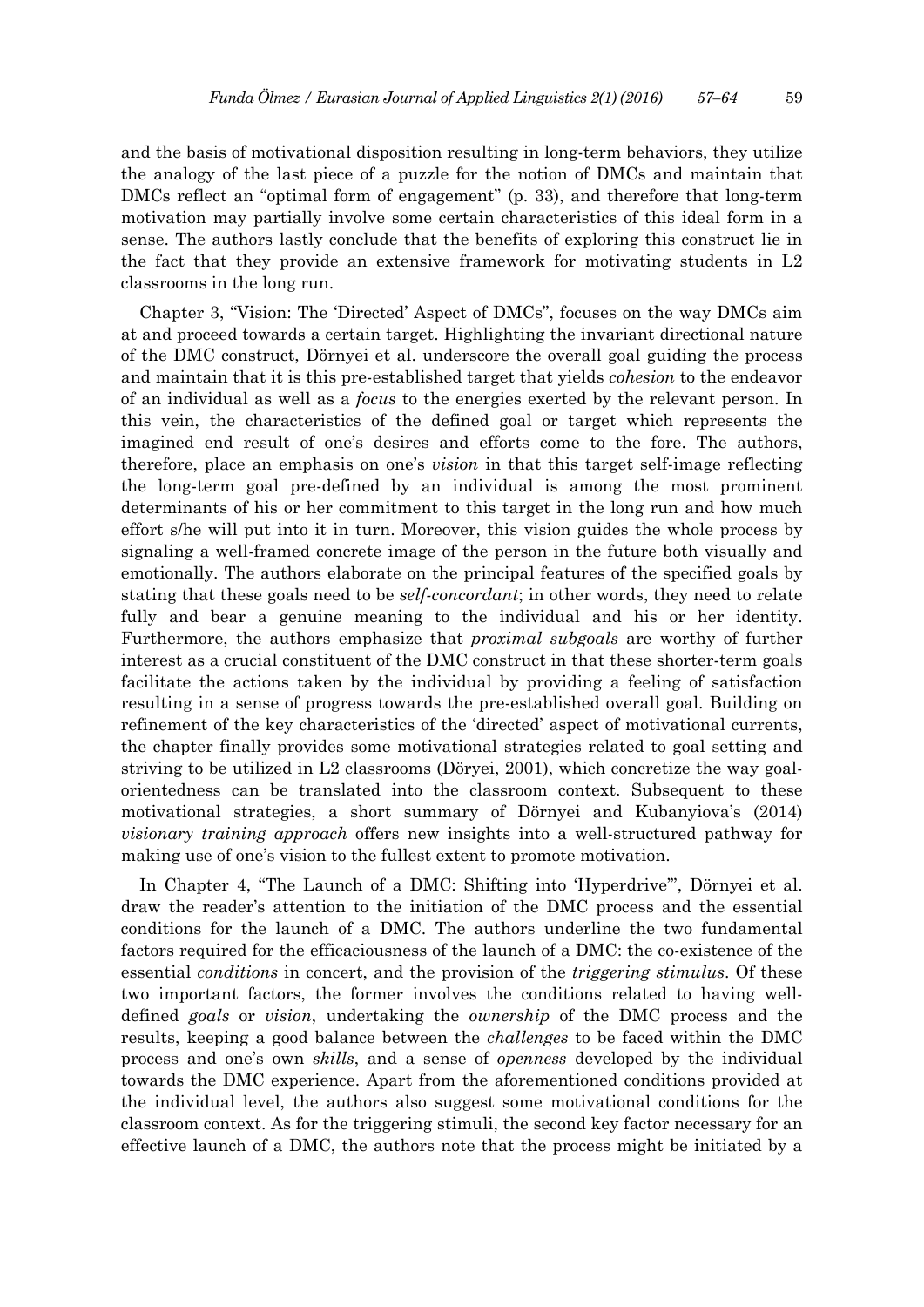wide variety of triggers ranging from a positive case reflecting an opportunity an individual would want to attain to a negative occasion resulting in an effort of protecting self-worth. The authors then describe how a DMC is launched by a certain trigger and constantly recharged by recurrent activations. In this respect, while using the metaphor "hyperdrive" for the case when the DMC reaches a substantial level with a great amount of energy, Dörnyei et al. also emphasize that this process is actually *intermittent* and therefore that the current that is interrupted for some reason at times needs to be reactivated. They also add that the re-triggering of the motivational disposition is realized by means of the vision formed by the individuals and their well-established goals in turn since the automatic access to these salient goals keeps the person focused on what s/he wants to achieve in the long run. The authors point out the aforementioned characteristic of a DMC as a distinctive feature when compared to a flow resulting mainly from the joy felt by an individual engaged in a specific activity.

The fifth chapter entitled "The Unique Structure of a DMC: Utilizing 'Renewable Energy'" informs the reader about the distinctive structure of the current that provides the opportunity for not only initiating the motivated action by making use of the produced energy but also bringing forth further motivation and preserving the flow of the current in turn. In this sense, this very structure is actively in charge of the whole motivational process with the use of *renewable energy*. In this chapter, Dörnyei et al. discuss the three important constituents of the structure operating under the current, namely *automatized routines*, *subgoals and progress checks*, and *affirmative feedback*. The authors argue that due to their profound commitment to the ultimate goal or vision, the individuals caught up in a directed motivational current exhibit automatized behavioral routines which show up without their conscious control in a kind of "autopilot" process. Within the unique structure of a DMC, the subgoals possessed by these individuals provide them with the opportunity to check their progress with shorter-term purposes that act as important criteria for selfevaluation and result in a sense of contentment and further commitment. Hence, the affirmative feedback or *positive progress feedback* dominantly offered in a DMC experience functions as a rigorous progress check and facilitates the flow of the current by revealing the attainability of the objectives within the path. The description of these three key elements in a DMC construct strengthens the reader's understanding of the distinctive self-renewing structure of a DMC.

In Chapter 6, "Positive Emotional Loading: Eudaimonic Well-Being and Authenticity", Dörnyei et al. discuss the nature of the remarkably positive emotional state constantly exhibited by the individuals caught up in a directed motivational current. The authors express this state of mind as a highly profound sense of satisfaction or pleasure resulting from making efforts and taking steps towards the identified ultimate objective or vision with the perception of approaching this target in the course of time. As in the other parts of the book, the authors successfully strengthen the theoretical bases and explanations of the aforementioned positive emotional loading with extracts from interviews with people expressing their DMC experiences in order to promote the comprehensibility of this emotional construct. The chapter highlights the value of *connectedness* developed between the activities carried out for achieving the ultimate goal and the individual's own identity for the realization of this kind of a deep contentment. This sensation is the product of the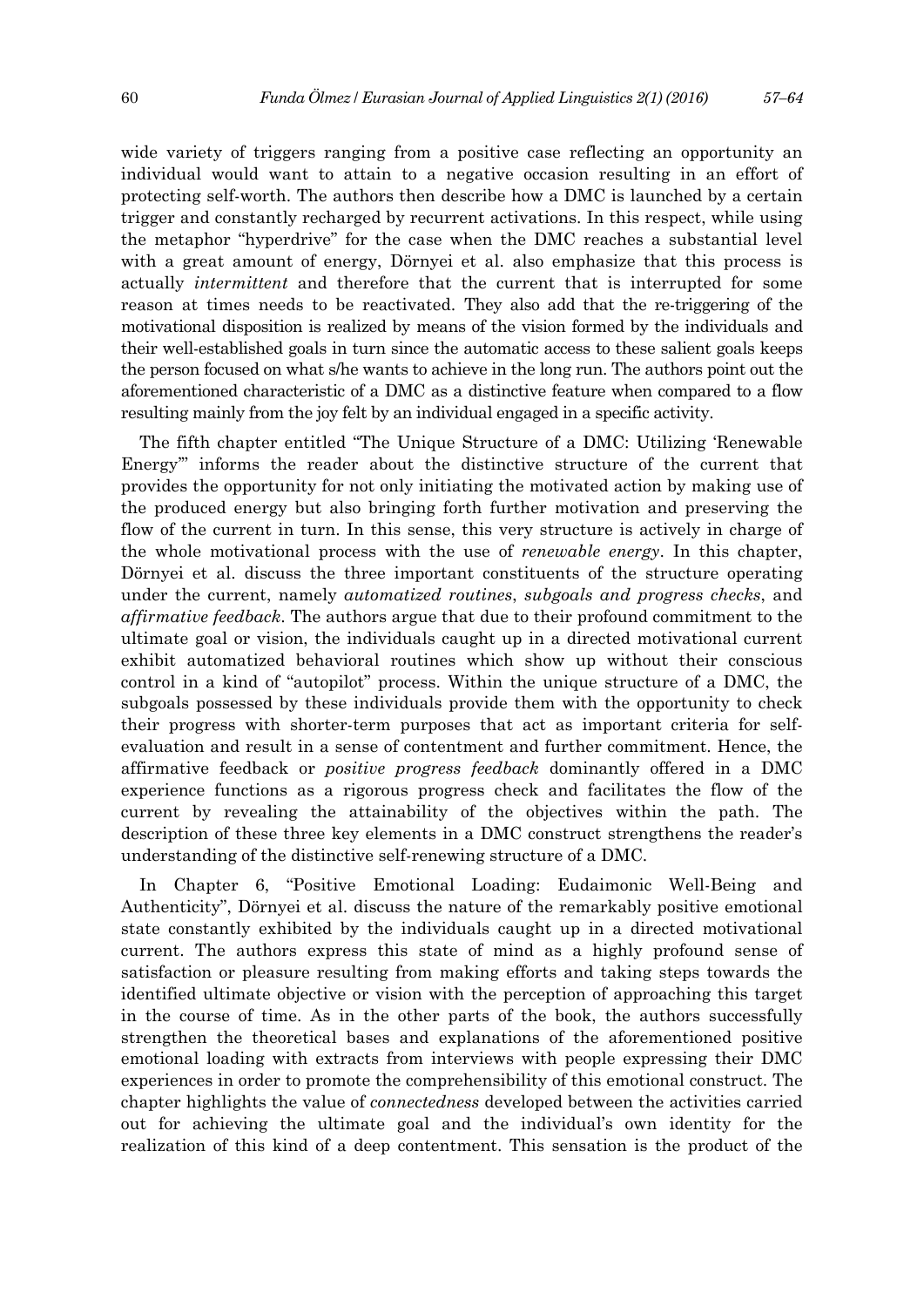interaction between *eudaimonic well-being* and *authenticity*, as two elements that develop in parallel. While eudaimonic well-being represents an intense pleasure arising from an endeavor for *self-realization* and *personal fulfillment*, authenticity is experienced when an individual takes actions in accordance with his or her *selfconceptions,* namely the personal values, attitudes in life, beliefs, and so on. Special attention is drawn to the fact that the salient joy pertaining to the DMC experience is disseminated all over the path towards the ultimate goal regardless of the specific characteristics of the activities carried out within the process. In this sense, as an implication for L2 classrooms, Dörnyei et al. point out that it is of critical value for L2 learners to have the chance to reflect their own conceptions and real identities in the L2 classroom context in order for these learners to exhibit motivation for learning an additional language in the long run.

Following the discussions on the make-up of DMCs, their directed nature, launch and transformation into a 'hyperdrive', their distinctive structure that both makes use of and amplifies the produced motivational energy and lastly the emergent positive emotional state characterizing the currents, the seventh chapter entitled "When the Current Begins to Wane: The Nature of Effort and the Longer-Term Sustainability of DMCs" elaborates on the phase pertaining to the ebbing and cessation of a current. The chapter initially underscores the inescapably finite structure of DMCs even if they do preserve their vigorous flow for a long time. Dörnyei et al. inform the reader about various ways DMCs may come to an end and argue that DMCs may cease to exist all of a sudden at some point or gradually decrease in magnitude within a smoother trajectory. An important factor that may signal this final state of a current may be the loss of the *protective shield of visionary single-mindedness*. As the guiding role of the vision in terms of the actions related to the ultimate goal disappears due to this loss, the attention of the person caught up in a DMC starts to be drawn to other alternatives in life. The authors, therefore, assert that the goal-related actions that are previously taken without volitional control while moving through the dynamic flow of the current start to necessitate conscious efforts of these individuals. They also offer insights into the mixed feelings of the individuals at the final stage of their DMCs. Reminding the reader of the longitudinal process of L2 learning taking up even whole lives, the authors also highlight that teachers need to manage and guide this phase of L2 learning DMCs effectively in order for the students in their final stages of DMCs to have a smooth transition from the rapid flow of the currents to the normal process of L2 learning. In this vein, the recommendations provided for L2 teachers to boost student motivation in the long run appear to deserve further attention.

Subsequent to the elaborate insights into individual motivational currents till the last two chapters of the book, the eight chapter entitled "Introducing 'Group-DMCs'" portrays the formation and execution of collective DMCs at the group level. In this chapter, the initial questioning as to whether it is possible to ensure collective currents in groups of people similar to the ones experienced at the individual level helps the reader to contemplate on group-level DMCs in an effective manner. Acknowledging that such robust currents also hold true at the group level through research evidence and extracts from different examples of group-DMCs, the authors shed light on the characteristics of group-DMCs in comparison to individual currents. They point out the value of *intensive group projects* as the major source of group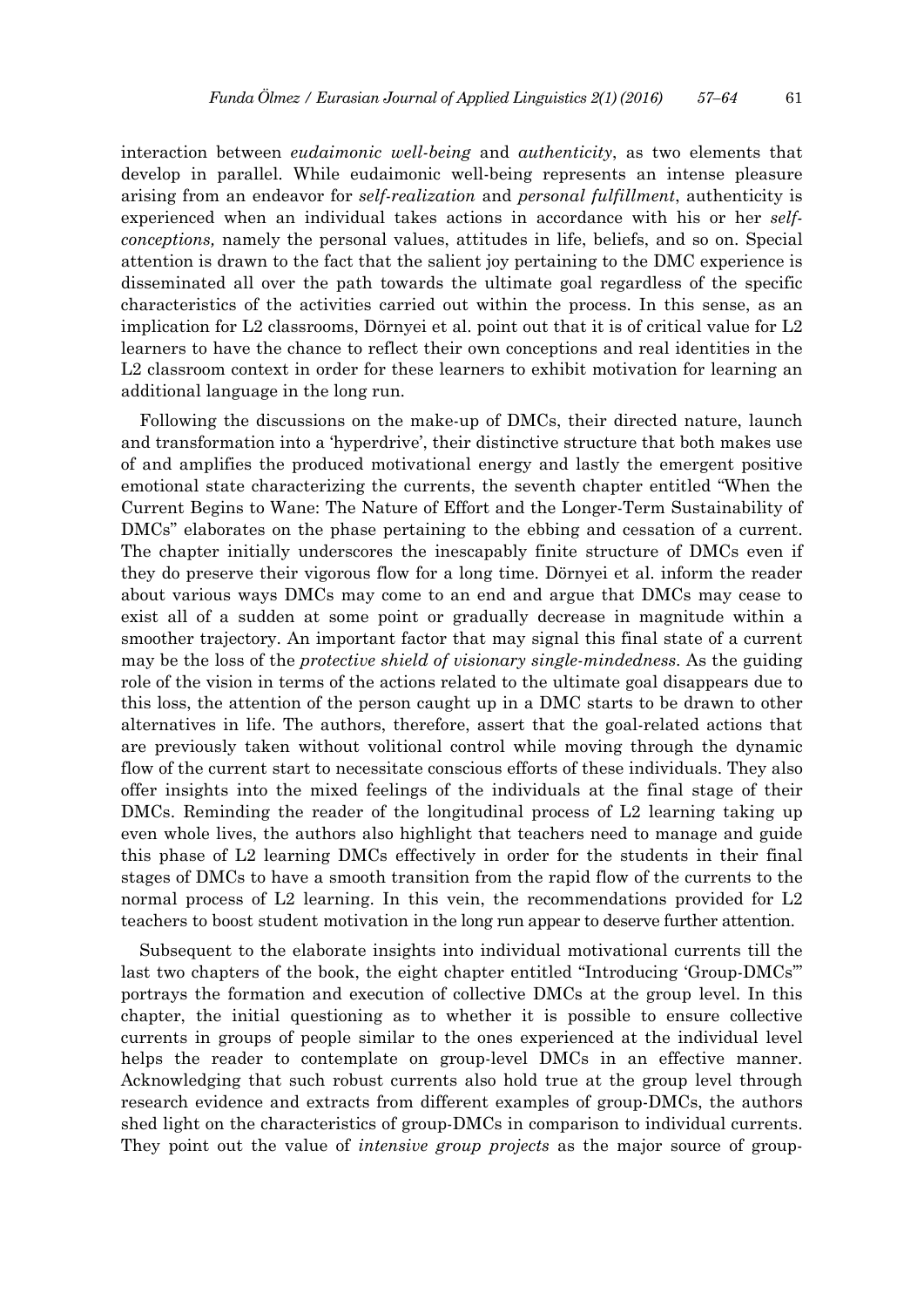DMCs in a classroom context. While explicating the main requirements of these kinds of group projects, they highlight the key role of a real, clear and engaging goal that is relevant to the group of students and appeal to their interests, the existence of appropriate motivational conditions for the formation of a collective current, a welldefined structure comprising subgoals with regard to not only L2 skills but also the specific project to be implemented, progress checks, and the systematic provision of feedback during the course of the project. It is also asserted in the chapter that similar to the satisfaction and joy felt within individual DMCs including *selfconcordant goals*, group-DMCs generate positive emotions arising specifically from *social well-being* due to the recognition of group achievement through harmonious work aimed at attaining the identified goal and effective cooperation. The chapter pays special attention to final stages of the group-DMCs as done with individual DMCs, and underscores teachers' prominent role in raising awareness of what is achieved within the route of the current, offering insights into how the acquired abilities can be benefitted from in further studies and helping the students to preserve the positive emotional state stemming from the success of the group project. Following the elaboration on different aspects of group-DMCs, the final part pertaining to the depiction of a well-organized group project with its key features successfully helps the reader to visualize a good group project and comprehend those characteristics better through real examples. Moreover, the tips in relation to the generation of *group flow* provided at the end of the chapter appear to be quite thought-provoking for L2 teachers. In essence, this chapter helps the reader to gain insights into how to include individual motivational currents in the L2 classroom context and generate collective DMCs at the group level.

Finally, the last chapter of the book entitled "Generating DMCs in the Language Classroom" specifically stresses the practical features of yielding motivational currents within an L2 classroom setting. Departing from the subtitle of the book, 'Frameworks for Focused Interventions', the chapter initially reminds that teachers can facilitate the generation of entire group-level motivational currents in L2 classrooms through the structuring of the right conditions. The authors then highlight the prominent role of a *project-based mindset* in these kinds of circumstances. In this vein, they review the key principles of having a project-based mindset, and particularly point out the importance of the development towards a more inquiryoriented learning in which teachers take a coordinating role by acting as a mentor, coach and a facilitator in particular while students gain greater autonomy in time. The chapter also underscores the three key elements absolutely required for the production of successful group projects: (1) *appropriate classroom dynamics*, (2) *adequate support structures and facilities*, and (3) *a clear and engaging project goal with a tangible outcome*. Subsequent to the discussions on the necessary conditions for the realization of highly-productive group projects, Dörnyei et al. provide the reader with seven effective frameworks as good examples of project structures with a potential to generate DMCs in L2 classrooms. Of these seven frameworks, each has all the necessary elements of an effective group-project, but particularly emphasizes a signature characteristic such as having a clear ultimate goal that can maintain the motivational energy throughout the path or students' building a robust form of connectedness among themselves and with the project. In this respect, these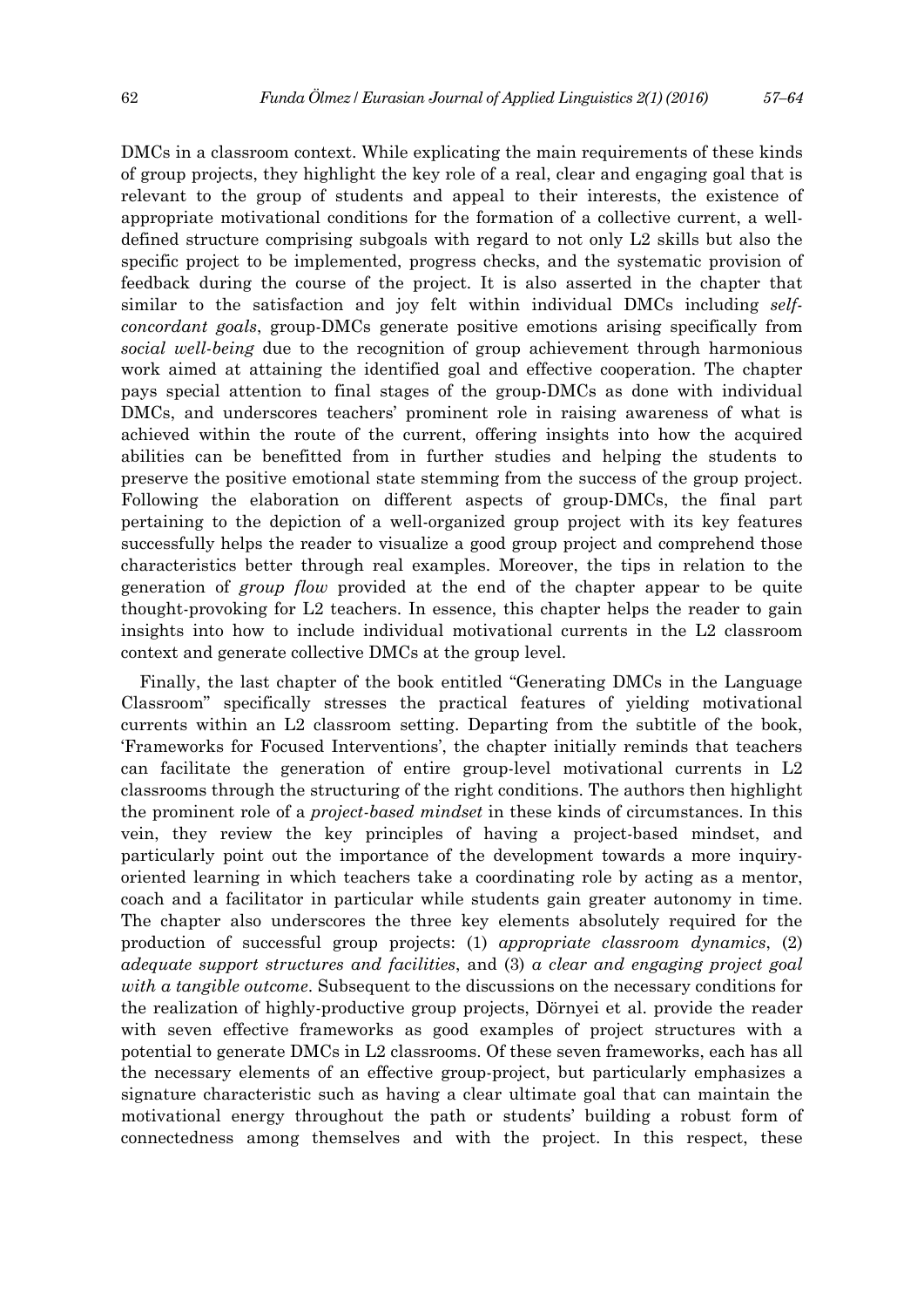frameworks both facilitate the understanding of the elaborate structure of DMCs in L2 classrooms and offer more insights into practical aspects of the execution of motivational currents within the classroom settings through the provision of related examples.

To conclude, Dörnyei et al.'s book provides the field of language learning motivation with a brand new perspective by introducing a novel concept called DMCs, which empower individuals to a great extent with its self-renewing structure and help them to obtain exceptional rates of success due to being fully absorbed in a current. To do this, the book initially accounts for the theoretical underpinnings of the relevant construct by referring to various theories and concepts in psychology and applied linguistics, and paves the way for more practical aspects. Adopting a comparative perspective, it also focuses on similarities and differences between the concept of DMC and other motivational constructs. Following the theoretical accounts of the DMC construct at the individual-level in the first seven chapters, the authors then elaborate on the group-level DMCs and focus on how the DMC concept can be translated into L2 classroom context in the last two chapters respectively.

The effectiveness of the book particularly lies in the fact that throughout the book, the theoretical discussions on the DMC concept are successfully accompanied with a wide range of qualitative data involving extracts from life stories with DMC experiences in different contexts that are not limited with L2 learning settings, but include other experiences as well such as weight loss DMCs, success stories in sports, other educational contexts, and so on. The systematic sequence of the chapters starting with theoretical accounts and proceeding towards more practical aspects make the book accessible and appropriate for all kinds of readers from L2 motivation researchers to practitioners in the field. The distinctive style of the book involving boxes for key information in each chapter, summaries emphasizing the essential information at the end of the sections and most importantly implications and concluding remarks in relation to the foci of the chapters absolutely builds on the value of the book. Hence, "Motivational currents in language learning: Frameworks for focused interventions" is undoubtedly a must-book for everyone interested in learner motivation and aiming at gaining a deeper understanding of long-term language learning motivation within the field of L2 education including pre-service and in-service language teachers, teacher educators and researchers.

## **References**

- Boo, Z., Dörnyei, Z, & Ryan, S. (2015). L2 motivation research 2005-2014: Understanding a publication surge and a changing landscape. *System*, *55*, 145-157. **http://doi.org/bfft**
- Csikszentmihalyi, M. (1975). *Beyond boredom and anxiety*. San Fransisco, CA: Jossey-Bass.
- Csikszentmihalyi, M. (1988). Introduction. In M. Csikszentmihalyi & I. S. Csikszentmihalyi (Eds.), *Optimal experience: Psychological studies of flow in consciousness* (pp. 3-14). Cambridge: Cambridge University Press.
- Csikszentmihalyi, M. (1990). *Flow: The psychology of optimal experience*. New York, NY: Harper & Row.